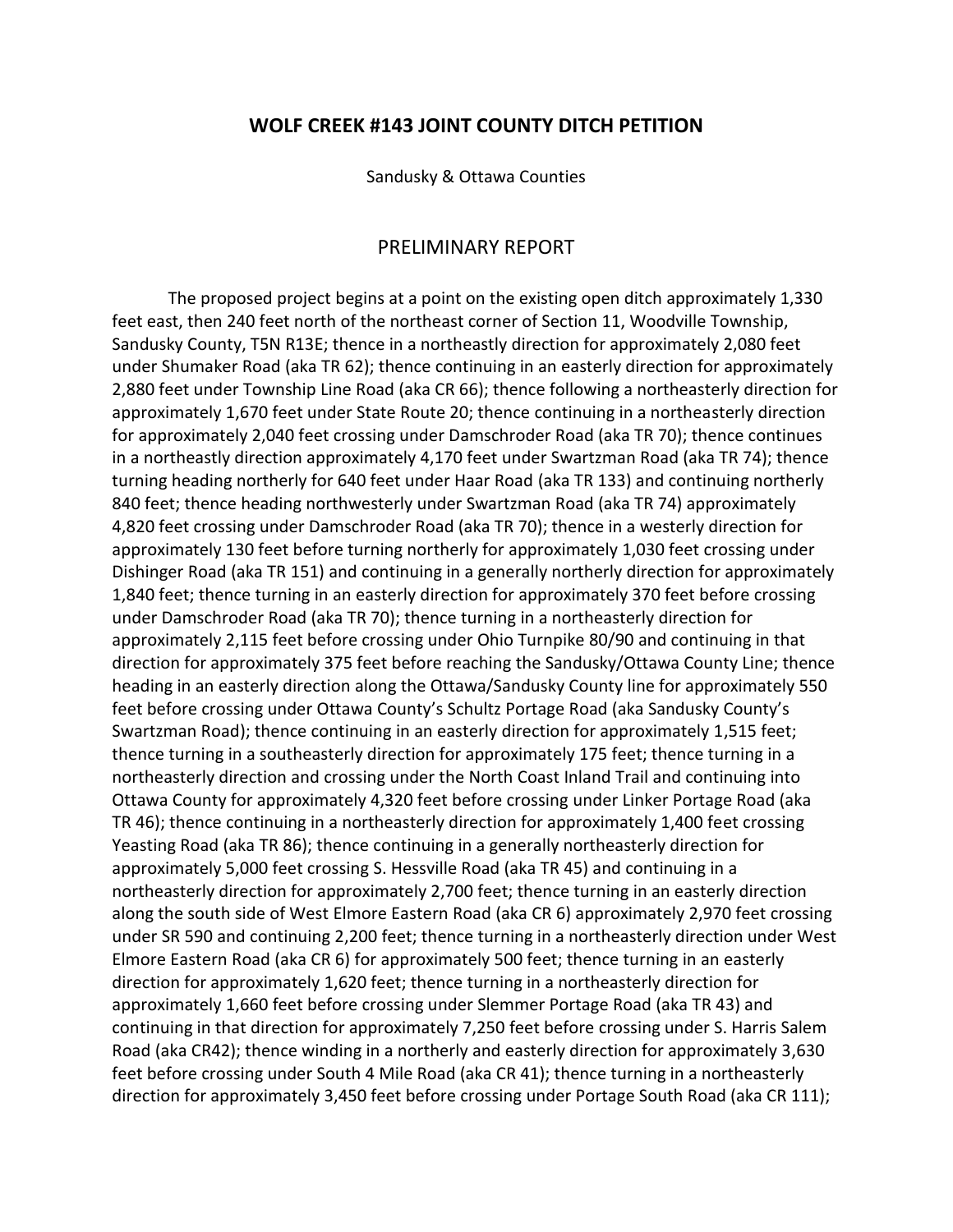thence following a northeasterly direction for approximately 1,600 feet crossing under W. Portage River South Road (aka CR 18); thence following a northerly direction approximately 525 feet; thence turning in a westerly direction for approximately 1,000 feet before crossing under Ottawa County Parcel #026058800770700 driveway (Don Zimmerman); thence heading in a northwesterly direction for approximately 1,100 feet and terminates at the junction with the Portage River, Section 7, Salem Township, Ottawa County.

The portion petitioned is approximately 13 miles long and drains approximately 8500 acres between Sandusky and Ottawa Counties. The petition, as filed, requests an improvement in a manner deemed to be most conducive to public welfare of the watercourse to be known as Wolf Creek utilizing any, all or a combination of the methods provided in Ohio Revised Code Section 6131.01 (C) (1) (2) (3) (4) (5) necessary for the disposal of surplus water.

It is the opinion of the engineer that the existing condition of the channel is not adequate to dispose the surplus water stated in the prayer of the petition. With the completion of the project, benefits will include an adequately sized channel for agricultural runoff and relief of standing water in residential lots, as well as providing an improved outlet for the entire watershed.

It is proposed that the existing bottom of Wolf Creek will be cleaned of excess silt to obtain one foot of freeboard on tile where feasible. All brush within the channel, along with a ten foot berm on each side, will be removed and burned or left for the property owner. All new channel slopes will be given a  $1 \frac{1}{2}$ :1 to 2:1 slope. The new banks, along with no less than 4 foot berm on each side, will be seeded and fertilized. All tile found along the length of the project will have an extension added and be equipped with an animal guard. Areas at high risk for erosion will have rip rap placed along the channel to reduce those effects. With environmentally sensitive areas in mind, all proposed plans will be sent to ODNR for review. The construction easement will be the minimum necessary to complete the work. The permanent easement so used shall be not more than twenty-five feet from the top of the bank, measured at right angles thereto, and wherever practical the area so used shall be on one side of the ditch only. Upon the completion of the project, there will be a permanent easement of no less than 4 feet, and the project will be placed on permanent maintenance.

The estimated construction cost for the project is \$1,150,000.00 and the estimated incidental cost is \$350,000.00 for a grand total of \$1,500,000.00. A premium for the contract performance bond, brush removal and disposal, excavation, spoil leveling, tile outlet extensions, seeding and fertilizing, and rock channel protection are included in the construction costs. Incidental costs include items such as engineering cost, first year's maintenance, commissioner's expenses, environmental studies, and a contingency fund.

It should be pointed out that all costs are only an estimate. Final assessments would be based on actual costs.